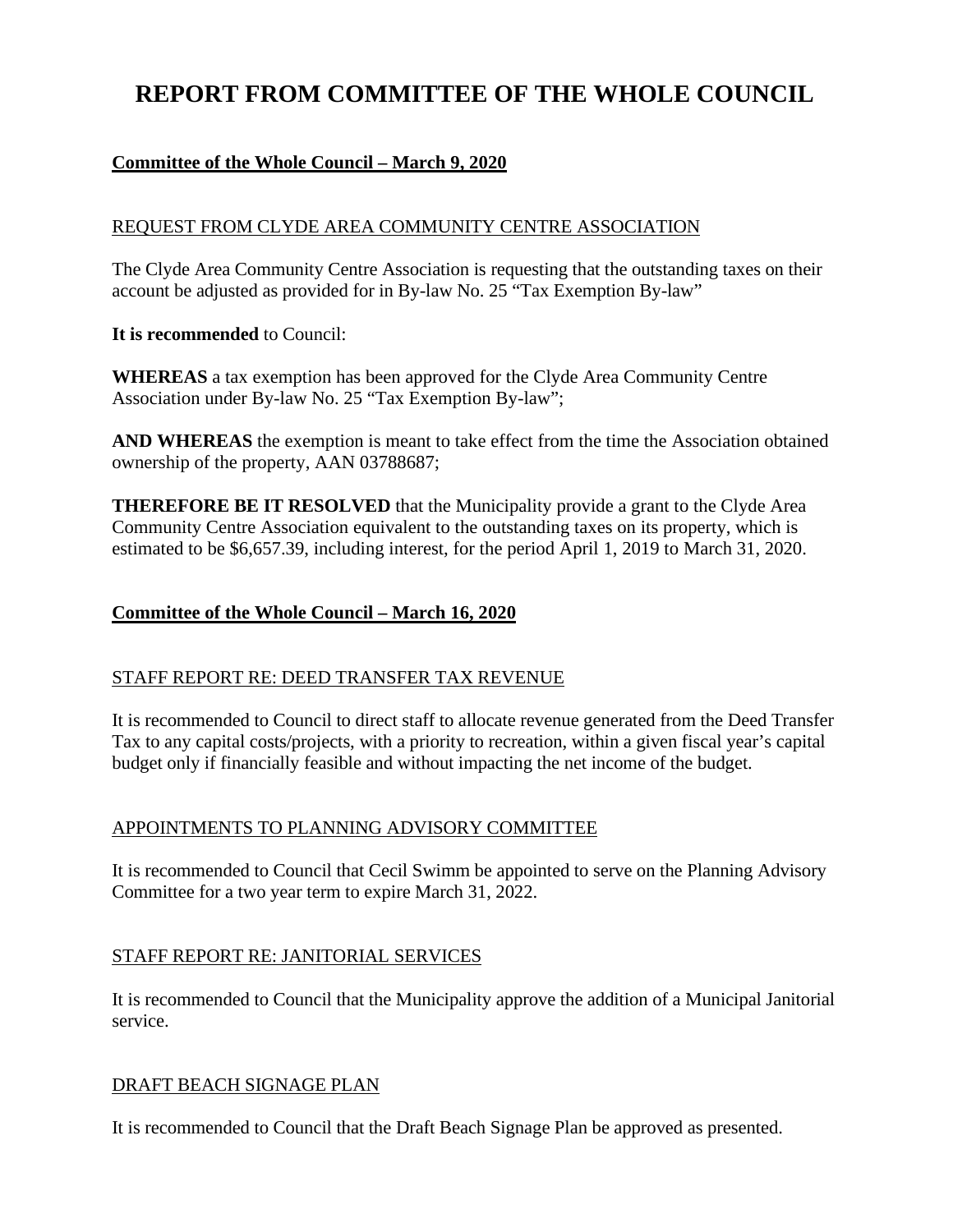Page 2, Recommendations to Council.

It is recommended to Council that the Municipality immediately proceed with the implementation of the beach signage plan and \$20,125.00 be included in the 2020/21 Municipal Budget.

# **Committee of the Whole Council – April 14, 2020**

# ADDITIONAL TIR FUNDING FOR J CLASS ROADS

It is recommended to Council that Fish Plant Road be submitted to the Department of Transportation and Infrastructure Renewal for repaving.

#### COST TO PAVE LIGHTHOUSE ROAD UNDER TIR COST SHARED PROGRAM

It is recommended to Council that the Municipality approve the municipal cost of \$175,000.00 to pave the Lighthouse Road, located in Baccaro.

#### DELAY OF INTERIM TAX BILLING

It is recommended to Council that the issuance of the Interim Tax Bills be delayed until the first week of May and interest on the interim bill be charged effective July 1, 2020.

#### **Special Committee of the Whole Council Budget Meeting – April 16, 2020**

#### ARENA FEES

It is recommended to Council that the rental fees of the Sandy Wickens Memorial Arena be increased for the 2020/21 season by the following: \$20 per hour for prime hours, \$10 per hour for non-prime hours and \$25 per hour for youth group hours.

# FURNITURE DISPOSAL FEES

It is recommended to Council that the Municipality begin charging a non-residential furniture disposal fee of \$120 per tonne starting July 1, 2020.

# **Committee of the Whole Council Meeting - April 20, 2020**

# ADDITIONAL TIR FUNDING FOR J CLASS ROADS – REPAVING

It is recommended that funding be approved for the municipal portion of the cost to repave Fish Plant Road, located at The Hawk, should approval be awarded by the Province.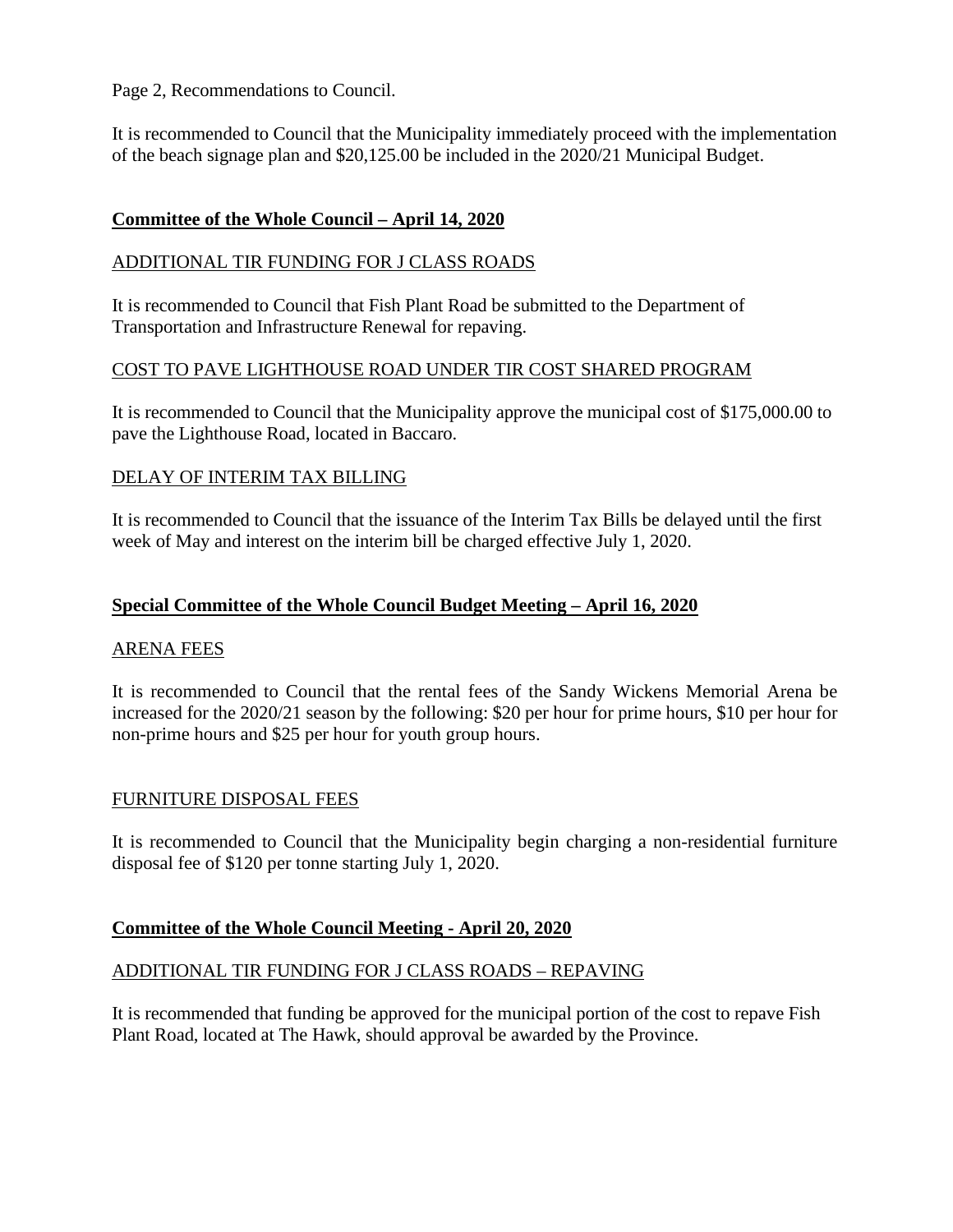#### Page 3, Recommendations to Council.

#### LETTER OF CONDOLENCE

It is recommended that a letter be sent to the Municipality of Colchester expressing our condolences as a result of the tragic events which took place on April 19, 2020.

#### REPORT ON IN-CAMERA SESSION

#### Contract Negotiations Re: Internet

It is recommended to Council that the Municipality provide funding support for internet services as discussed In-Camera which will be publicly announced upon completion of the competitive bid process.

# **It is necessary that the following decisions be ratified by Council:**

# NOVEL CORONAVIRUS (COVID-19) UPDATE

The Committee at their meeting held March 16, 2020 recommended to Council that the recommendations put forth by the CAO be accepted and municipal offices close effective Wednesday March 18<sup>th</sup> to March 30, 2020.

Since that time it has been agreed that municipal offices would remain closed to the public until such time as the physical distancing requirement is lifted.

Suggested motion is as follows:

**"…that the decision to keep municipal offices closed to the public and to only allow staff to work in circumstances were physical distancing requirements can be met, be ratified and these restrictions remain in place until such time as the physical distancing requirement is lifted."**

#### LANDFILL HOURS

The Committee at their meeting held April 9, 2020 recommended to Council that the C&D Landfill Site remain open Tuesdays and Thursdays from 8 a.m. – 4 p.m. for the next 30 days and be re-evaluate at that time.

Since that time it has become necessary to open the facility on Wednesdays as well to address the volume of traffic.

Suggested motion is as follows: